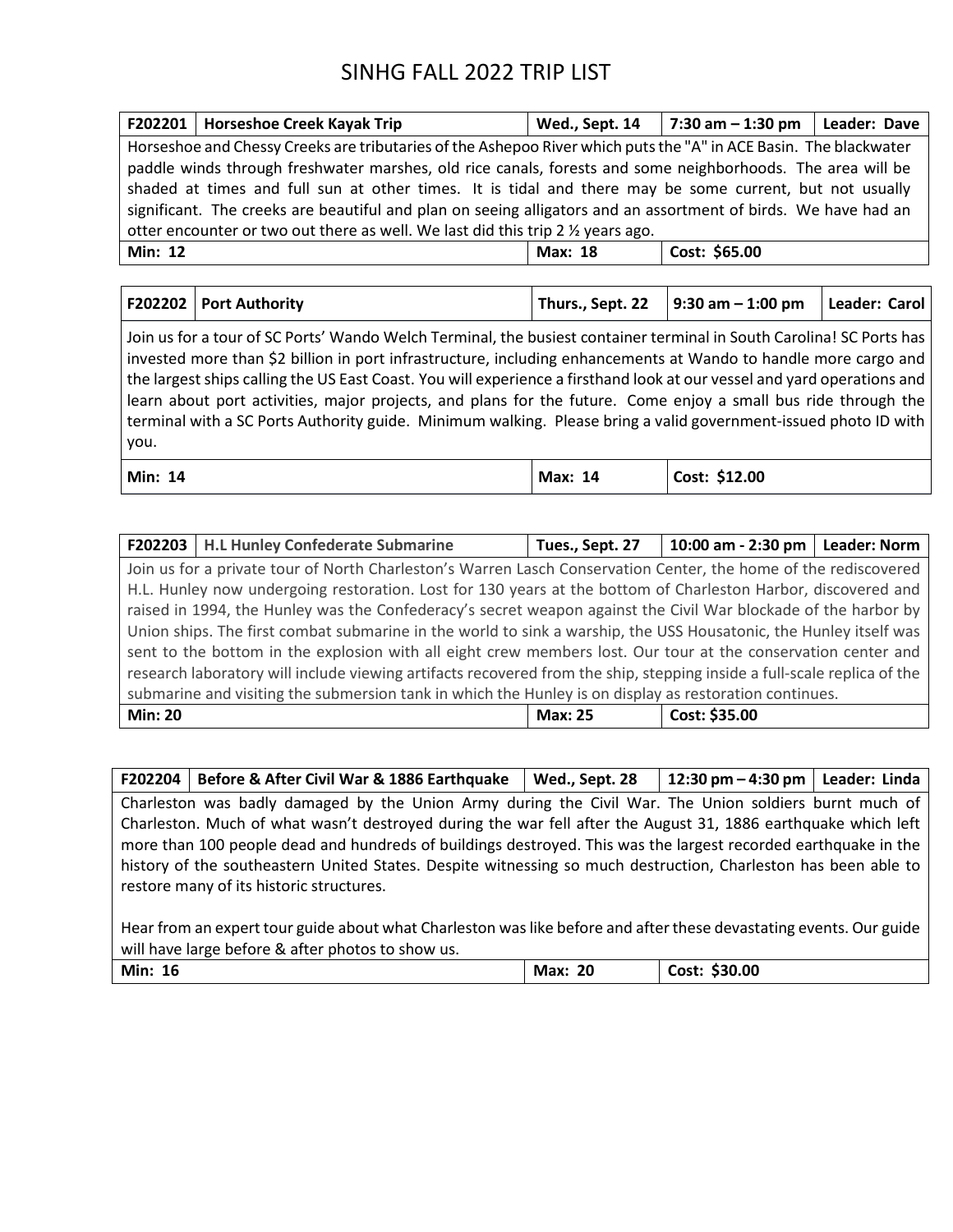|                           | F202205   Upper Wambaw Creek Kayak Trip                                                                                | Thurs., Sept. 29 | $7:30$ am $-1:30$ pm | Leader: Dave |  |
|---------------------------|------------------------------------------------------------------------------------------------------------------------|------------------|----------------------|--------------|--|
|                           | Wambaw Creek is a beautiful blackwater creek which is a tributary to the Santee River and was paddled by the           |                  |                      |              |  |
|                           | Santee and coastal Plain Indians for thousands of years. The creek is surrounded by a seasonal floodplain swamp        |                  |                      |              |  |
|                           | where giant old growth Bald Cypress trees as well as, Water Tupelo, Water Oak, Water Ash, Red Maple and Swamp          |                  |                      |              |  |
|                           | Dogwood shade the banks of its pristine black waters. It offers spectacular birding and wildlife viewing. This paddle  |                  |                      |              |  |
|                           | will take you through the upper section of the creek into the Francis Marion National Forest. This is pristine,        |                  |                      |              |  |
|                           | undeveloped forest with 1,000 year old Cypress trees. There is little current or tide though you will have to navigate |                  |                      |              |  |
| around the cypress trees. |                                                                                                                        |                  |                      |              |  |
| <b>Min: 12</b>            |                                                                                                                        | <b>Max: 12</b>   | Cost: \$56.00        |              |  |

| F202206                                                                                                         | <b>Boat Tour of Charleston Harbor and</b>                                                                          | Mon., Oct. 3 | $2:30 \text{ pm} - 7:00 \text{ pm}$ | Leader: Joyce |  |
|-----------------------------------------------------------------------------------------------------------------|--------------------------------------------------------------------------------------------------------------------|--------------|-------------------------------------|---------------|--|
|                                                                                                                 | <b>Intercoastal Waterway</b>                                                                                       |              |                                     |               |  |
|                                                                                                                 | Have you already toured Charleston Harbor on the 80-foot sightseeing boats? Want to explore the harbor and the     |              |                                     |               |  |
|                                                                                                                 | Intercoastal waterway in a smaller vessel? This trip is a 2-hour excursion in the SS Charleston, a 2022 Robalo 242 |              |                                     |               |  |
| Explorer (24 feet long). Captain Ashley, a Charleston native, of SoulShine Charters is our guide. The boat is   |                                                                                                                    |              |                                     |               |  |
|                                                                                                                 | equipped with a cooler, ice, and water. Feel free to bring snacks and drink of your own choosing. However, no red  |              |                                     |               |  |
| wine. Come dressed in layers. Don't forget the lotion sunscreen (no spray) and camera/binoculars. Boat-friendly |                                                                                                                    |              |                                     |               |  |
| sole shoes are required (no heels, no marking soles).                                                           |                                                                                                                    |              |                                     |               |  |
| Min: $6$                                                                                                        |                                                                                                                    | Max: $6$     | Cost: \$124.00                      |               |  |

| F202207                                                                                                           | <b>Angel of Tradd Street</b> | Tues., Oct. 4 | 9:00 am-1:00 pm | Leader: Jane |  |
|-------------------------------------------------------------------------------------------------------------------|------------------------------|---------------|-----------------|--------------|--|
| What do Preservation, Women's Rights, the plight of African Americans and the Duponts all have in common?         |                              |               |                 |              |  |
| Susan Pringle Frost. Experience Charleston through the eyes of this amazing lady who fought for her causes and    |                              |               |                 |              |  |
| changed the way we preserve our history today. Learn about the early Historical District in Charleston and how it |                              |               |                 |              |  |
| was formed. This is a moderate WALKING tour.                                                                      |                              |               |                 |              |  |
|                                                                                                                   |                              |               |                 |              |  |

| Min: | 20               | \$30.00 |
|------|------------------|---------|
|      | Max <sup>.</sup> | Cost    |
|      |                  |         |
|      |                  |         |

| F202208                                                                                                            | <b>Barbados and Charleston, The Ties That</b>                                                          | Wed., Oct. 5 | $9:00$ am-1:00 pm | Leader: Lynn |  |  |
|--------------------------------------------------------------------------------------------------------------------|--------------------------------------------------------------------------------------------------------|--------------|-------------------|--------------|--|--|
|                                                                                                                    | <b>Connect</b>                                                                                         |              |                   |              |  |  |
|                                                                                                                    | Many families who became prominent planters and slaveholders in Charleston — including the Middleton,  |              |                   |              |  |  |
|                                                                                                                    | Drayton, and Gibbes families - have Barbadian origins. These Anglo Barbadian settlers brought colonial |              |                   |              |  |  |
| experience, the parish system, the Anglican Church, and plantation slavery to Carolina. The influences of Barbados |                                                                                                        |              |                   |              |  |  |
| are still felt on the streets of Charleston today. Much of our history is attached to this vibrant island -- our   |                                                                                                        |              |                   |              |  |  |
| parishes, our homes, our government, our settlers. Come discover the Bajan influence. This is a 2 hour moderate    |                                                                                                        |              |                   |              |  |  |
| WALKING tour.                                                                                                      |                                                                                                        |              |                   |              |  |  |
| <b>Min: 11</b>                                                                                                     | Cost: \$30.00<br><b>Max: 20</b>                                                                        |              |                   |              |  |  |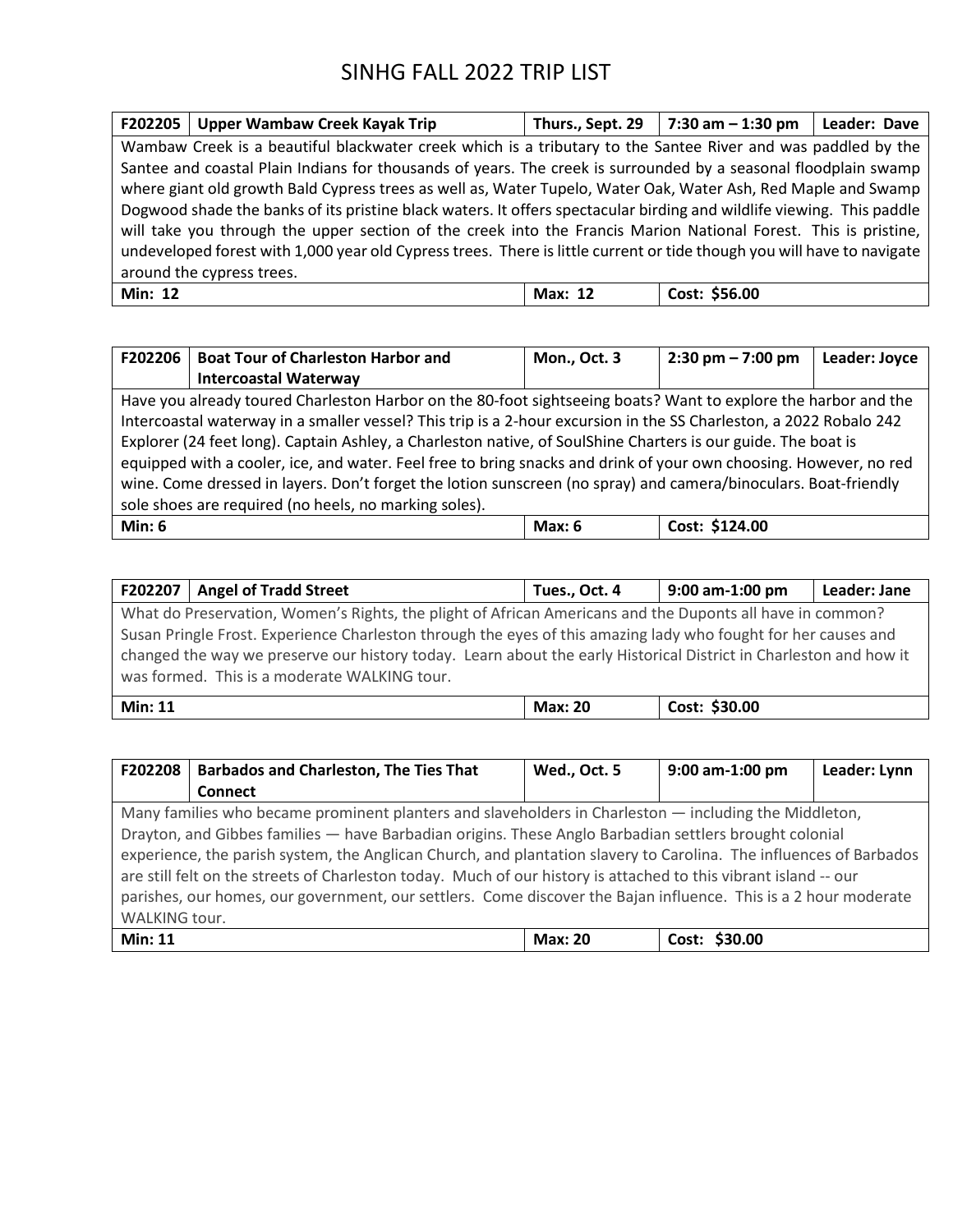|                                                                                                               | F202209   Channel 2 Weather w/Rob Fower                                                                          | Wed., Oct. 5   | 11:00 am - 2:30 pm   Leader: Pat |  |  |
|---------------------------------------------------------------------------------------------------------------|------------------------------------------------------------------------------------------------------------------|----------------|----------------------------------|--|--|
| WCBD's weatherman extraordinaire, Rob Fowler, will take our group on a personalized behind-the-scenes tour of |                                                                                                                  |                |                                  |  |  |
|                                                                                                               | South Carolina's #1 rated news station where the Count-on-2 team work together to get the news to its Charleston |                |                                  |  |  |
|                                                                                                               | and other viewers on the spot! Tour the Channel 2 Action News newsroom, live news studio, Severe Weather Center  |                |                                  |  |  |
| and production studios – all newly renovated. Ask Rob Fowler any and all the questions you ever had about the |                                                                                                                  |                |                                  |  |  |
| weather! We will be checking out the new VIPIR!                                                               |                                                                                                                  |                |                                  |  |  |
| <b>Min: 15</b>                                                                                                |                                                                                                                  | <b>Max: 25</b> | Cost: \$12.00                    |  |  |

| F2022010                                                                                                                                                                                                                                                                                                                                                                                                                                                                       | <b>Downtown Charleston Culinary Tour</b> | Thurs., Oct. 6 | $10:00$ am $- 2:30$ pm | Leader: Julia |  |
|--------------------------------------------------------------------------------------------------------------------------------------------------------------------------------------------------------------------------------------------------------------------------------------------------------------------------------------------------------------------------------------------------------------------------------------------------------------------------------|------------------------------------------|----------------|------------------------|---------------|--|
| This culinary walking tour combines elements of an historical tour with a culinary adventure. Through a broad range<br>of tastings from four local food restaurants and expert narrative from a city-certified guide, you will gain insight into  <br>traditional Lowcountry cuisine. The price includes all food tastings (a meal for most) and non-alcoholic beverages.<br>This 21/2 hour moderate walking tour is on the city's uneven sidewalks. It is held rain or shine. |                                          |                |                        |               |  |
| <b>Min: 8</b>                                                                                                                                                                                                                                                                                                                                                                                                                                                                  |                                          | Max: 8         | Cost: \$105.00         |               |  |

|                                                                                                        | F2022011   Easy Rider: Shore Tour                                                                                          | Mon., Oct. 10  | 9:00 am-1:30 pm | Leader: Sue |
|--------------------------------------------------------------------------------------------------------|----------------------------------------------------------------------------------------------------------------------------|----------------|-----------------|-------------|
|                                                                                                        | This eBike ride is the best bike tour of Mt. Pleasant. Our route travels first into the Old Village to Pitt Street Bridge, |                |                 |             |
|                                                                                                        | with views of Fort Sumter. Next we will take an unforgettable ride to Shem Creek Park to view active shrimp boat           |                |                 |             |
|                                                                                                        | fleet and dolphins. From there, we travel toward Sullivan's Island to view beautiful marsh views. We'll cross onto         |                |                 |             |
|                                                                                                        | the island to access the beach and ride the length of the island, exiting at Ft. Moultrie and making our way back to       |                |                 |             |
| Mt. Pleasant along the inland side of the island. All bikes are electric Step Thru "Fat Tire" e-bikes. |                                                                                                                            |                |                 |             |
| <b>Min: 10</b>                                                                                         |                                                                                                                            | <b>Max: 25</b> | Cost: \$145.00  |             |

| F2022012                                                                                                          | They Wear the Ring, The Citadel Tour                                                                                 | Tues., Oct 11  | 9:00 am-1:00 pm | Leader: Lynn |
|-------------------------------------------------------------------------------------------------------------------|----------------------------------------------------------------------------------------------------------------------|----------------|-----------------|--------------|
|                                                                                                                   | In 1822, the South Carolina Legislature passed an "An Act to Establish a Competent Force to act as a Municipal       |                |                 |              |
|                                                                                                                   | Guard for the Protection of the City of Charleston and Vicinity. Governor John P. Richardson felt that guard duties  |                |                 |              |
|                                                                                                                   | should be combined with a system of education. On December 20, 1842, The South Carolina Legislature passed an        |                |                 |              |
|                                                                                                                   | act establishing the South Carolina Military Academy.                                                                |                |                 |              |
|                                                                                                                   |                                                                                                                      |                |                 |              |
|                                                                                                                   | The Citadel ring symbolizes the history of the school, of the State of South Carolina and of the ideals on which the |                |                 |              |
|                                                                                                                   | college was found. As Pat Conroy said of the words he wrote in Lords of Discipline, "I wear the ring" that  "sums    |                |                 |              |
| up better than anything how I felt and how other people feel about this college."                                 |                                                                                                                      |                |                 |              |
| Come explore the history, tradition and the legacy of the Mighty Citadel. This is a 2-hour moderate WALKING tour. |                                                                                                                      |                |                 |              |
| <b>Min: 11</b>                                                                                                    |                                                                                                                      | <b>Max: 20</b> | Cost: \$30.00   |              |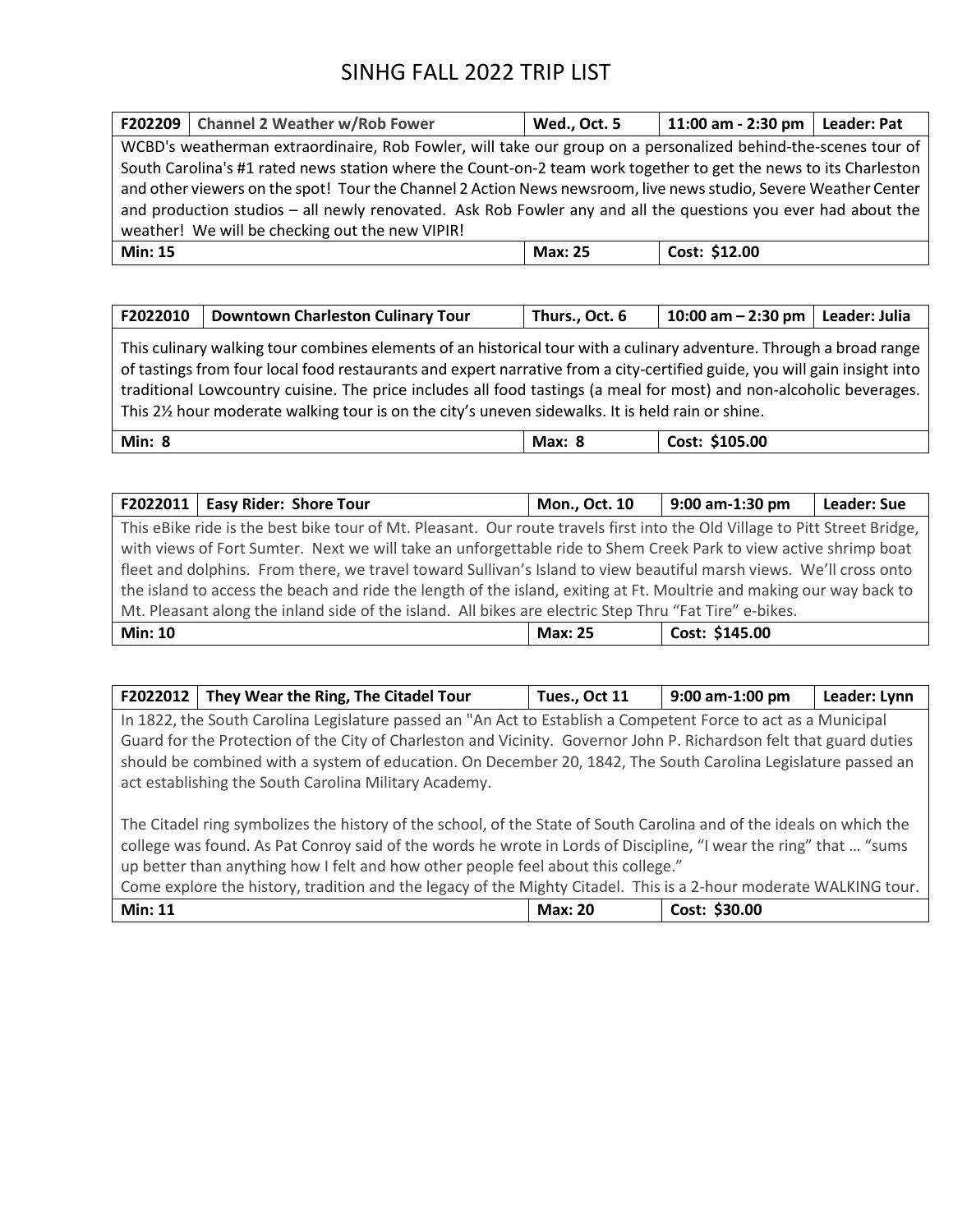| F2022013                                                           | <b>Spirit Line Dinner Cruise</b>                                                                                     | <b>Tues., Oct. 11</b> | 4:45 pm $- 10:30$ Leader: Julia |  |
|--------------------------------------------------------------------|----------------------------------------------------------------------------------------------------------------------|-----------------------|---------------------------------|--|
|                                                                    |                                                                                                                      |                       | pm                              |  |
|                                                                    | Aboard the Spirit of Carolina, we will enjoy a four-course dinner, made to order from local seasonal ingredients. As |                       |                                 |  |
|                                                                    | we dine, we will cruise through the beautiful Charleston Harbor, past Fort Sumter, along the Battery and beneath     |                       |                                 |  |
|                                                                    | the Ravenel Bridge. See for yourself why others are raving about this dinner cruise. Pair that with amazing          |                       |                                 |  |
|                                                                    | Charleston harbor sunset views, full-service bars, and you have the makings for an unforgettable evening on the      |                       |                                 |  |
| water with family and friends. Tea, water and coffee are included. |                                                                                                                      |                       |                                 |  |
| <b>Min: 24</b>                                                     |                                                                                                                      | <b>Max: 50</b>        | Cost: \$93.00                   |  |

|                                                                  | F202214   Cheehaw River Kayak Trip                                                                                  | <b>Wed., Oct. 12</b> | $8:00$ am $-1:30$ pm | Leader: Jim |
|------------------------------------------------------------------|---------------------------------------------------------------------------------------------------------------------|----------------------|----------------------|-------------|
|                                                                  | This is a two-hour black water paddle on Cheehaw Creek in the ACE Basin. We will see abandoned rice fields and,     |                      |                      |             |
|                                                                  | hopefully, abundant wildflowers and wildlife. The timing of the paddle is designed to take advantage of the tides.  |                      |                      |             |
|                                                                  | There is a picnic area and floating dock at the landing. We will be next to the Donnelley Wildlife Management Area, |                      |                      |             |
|                                                                  | so you may want to take a self-guided tour of this 8,000-acre preserve while you are in the area. The office at the |                      |                      |             |
|                                                                  | entrance has maps highlighting the preserve's main attractions. While kayaking on flat black water without tidal    |                      |                      |             |
| influence for approximately 2 hours, wind is sometimes a factor. |                                                                                                                     |                      |                      |             |
| <b>Min: 12</b>                                                   |                                                                                                                     | Max: 18              | Cost: \$65.00        |             |

| F202215 | Don't Tread On Me                                                                                                  | <b>Wed., Oct. 12</b> | $9:00$ am-1:00 pm | Leader: Lynn |  |  |
|---------|--------------------------------------------------------------------------------------------------------------------|----------------------|-------------------|--------------|--|--|
|         | Charleston in 1776 had withstood attack on Fort Sullivan. In 1779 it repulsed another, led by Gen. Augustus        |                      |                   |              |  |  |
|         | Prevost. But in the spring of 1780 Clinton succeeded where he had failed before. (1780) during the American        |                      |                   |              |  |  |
|         | Revolution, British land and sea campaign that cut off and forced the surrender of Charleston, S.C., the principal |                      |                   |              |  |  |
|         | port city of the southern American colonies.                                                                       |                      |                   |              |  |  |
|         |                                                                                                                    |                      |                   |              |  |  |
|         | Don't Tread On Me: The Patriots Fight For Liberty In Charleston. From the Charleston taverns to the Liberty Tree   |                      |                   |              |  |  |
|         | and to the homes of those who desired us to be our own country, this tour will explore Charleston during the       |                      |                   |              |  |  |
|         | American Revolution and how this "royal city" with its divided loyalties would shape the future of this country.   |                      |                   |              |  |  |
|         | This is a moderate WALKING tour.                                                                                   |                      |                   |              |  |  |

| Min:<br>-11 | 20<br>Max | \$30.00<br>∴ost |
|-------------|-----------|-----------------|

| F202216                                                                                                                                                                                                                                                                                                                                                                                                                                                                    | <b>Downtown Charleston Culinary Tour #2</b> | Thurs., Oct. 13 | 10:00 am $-$ 2:30 pm | Leader: Joyce |  |
|----------------------------------------------------------------------------------------------------------------------------------------------------------------------------------------------------------------------------------------------------------------------------------------------------------------------------------------------------------------------------------------------------------------------------------------------------------------------------|---------------------------------------------|-----------------|----------------------|---------------|--|
| This culinary walking tour combines elements of an historical tour with a culinary adventure. Through a broad range<br>of tastings from four local food restaurants and expert narrative from a city-certified guide, you will gain insight into<br>traditional Lowcountry cuisine. The price includes all food tastings (a meal for most) and non-alcoholic beverages.<br>This 2% hour moderate walking tour is on the city's uneven sidewalks. It is held rain or shine. |                                             |                 |                      |               |  |
| <b>Min: 8</b>                                                                                                                                                                                                                                                                                                                                                                                                                                                              |                                             | Max: 8          | Cost: \$105.00       |               |  |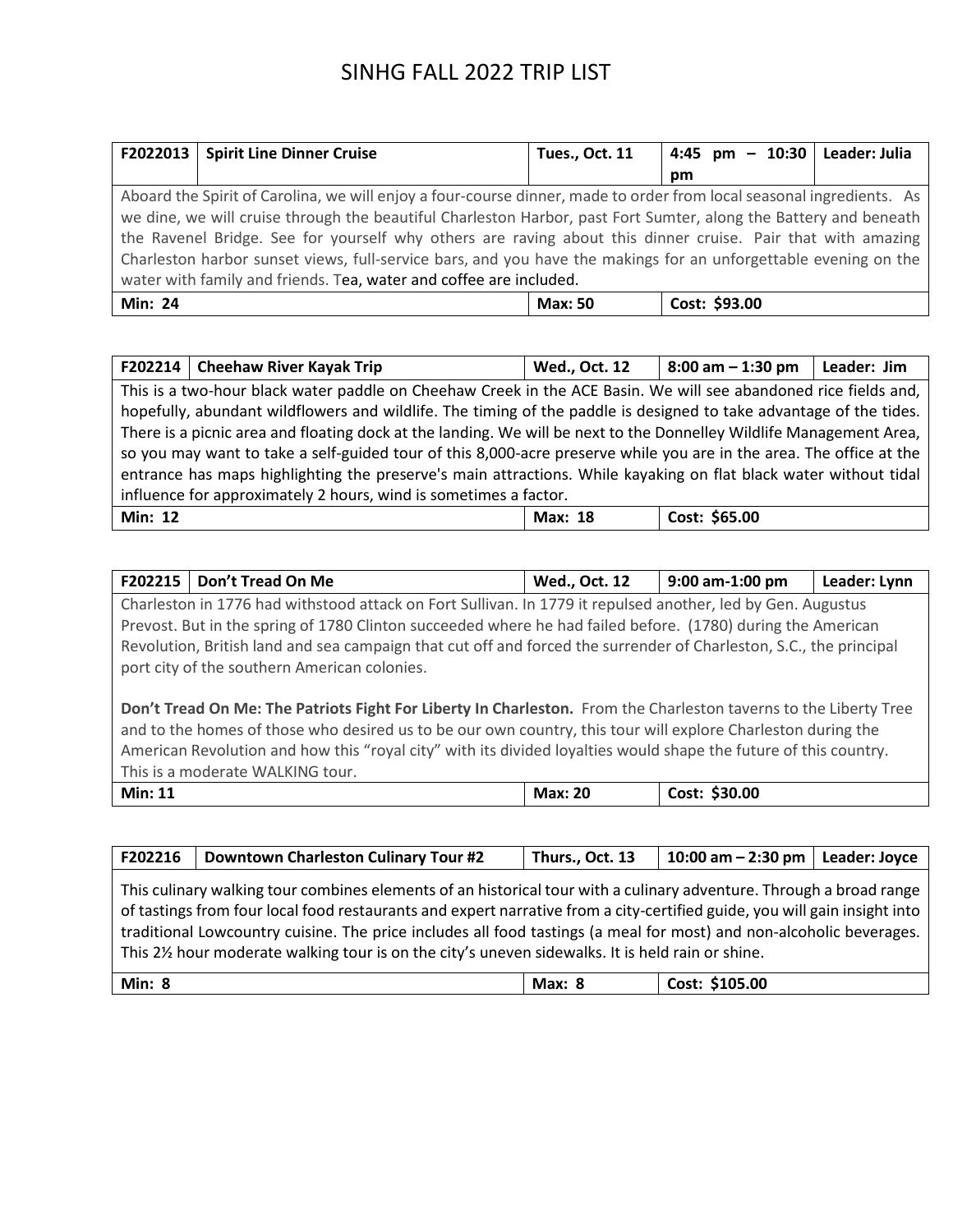| F202217                                                                                                          | Doin' the Charleston Renaissance                                                                                    | <b>Tues., Oct. 18</b> | 9:00 am-1:00 pm | Leader: Lynn |
|------------------------------------------------------------------------------------------------------------------|---------------------------------------------------------------------------------------------------------------------|-----------------------|-----------------|--------------|
|                                                                                                                  | In the Antebellum era, Charleston was one of the ten largest cities in America. The Civil War destroyed the city's  |                       |                 |              |
|                                                                                                                  | prosperity, and the economic after-effects lingered through the Reconstruction era into the early 20th century.     |                       |                 |              |
|                                                                                                                  | Beginning around World War I, however, the city experienced a renaissance in the arts as the local art community    |                       |                 |              |
|                                                                                                                  | worked on bettering their city and representing it in various media. A culture phoenix rising from the ashes of the |                       |                 |              |
|                                                                                                                  | Civil War and Reconstruction, the Charleston Renaissance roared into the 1920s as artists, writers, musicians,      |                       |                 |              |
|                                                                                                                  | poets, and preservationists revitalized the city's social, cultural and artistic identity.                          |                       |                 |              |
|                                                                                                                  | This 2 hour walking tour takes you back in time as you visit sites associated with icons such as DuBose Heyward,    |                       |                 |              |
| Elizabeth O'Neil Verner, Josephine Pinckney, John Bennett and the Jenkins Band to name a few. This is a moderate |                                                                                                                     |                       |                 |              |
| WALKING tour.                                                                                                    |                                                                                                                     |                       |                 |              |
| <b>Min: 11</b>                                                                                                   |                                                                                                                     | <b>Max: 20</b>        | Cost: \$30.00   |              |

| F202218                                                                                                        | The S.O.B. Tour                                                                                                        | Wed., Oct. 19 | $9:00$ am $- 2:30$ pm | Leader: Julia |
|----------------------------------------------------------------------------------------------------------------|------------------------------------------------------------------------------------------------------------------------|---------------|-----------------------|---------------|
|                                                                                                                | Whet your appetite for Charleston with a historic stroll! This 1.5-hour walking tour will guide us through some of     |               |                       |               |
|                                                                                                                | Charleston's oldest and best-preserved neighborhoods, giving us an insider's look at the streetscapes of Charleston    |               |                       |               |
|                                                                                                                | past and present. The architecture and history of the Revolution, Antebellum, and Restoration periods are on full      |               |                       |               |
|                                                                                                                | display in the beautiful French Quarter and South of Broad boroughs, and our city-licensed tour guide is ready to      |               |                       |               |
|                                                                                                                | acquaint you with all the extraordinary tales of a city that's shaped the American story at every turn. After our      |               |                       |               |
|                                                                                                                | walk we will sit back and relax in the historic State Street dining room with a catered lunch (3 courses) representing |               |                       |               |
| the most historic and tastiest of Charleston cuisine prepared by our chef along with narration from our guide. |                                                                                                                        |               |                       |               |
| <b>Min: 10</b>                                                                                                 |                                                                                                                        | Max: 16       | Cost: \$94.00         |               |

| F202219                                                                                                          | <b>Ravenel Bridge Walk</b>                                                                                           | Thurs., Oct. 20 | 9:15 am -1:30 pm | <b>Leader: Carol</b> |  |
|------------------------------------------------------------------------------------------------------------------|----------------------------------------------------------------------------------------------------------------------|-----------------|------------------|----------------------|--|
|                                                                                                                  | We had so much fun this past Spring that we've scheduled a second running of the bridge walk! So, folks, it's crunch |                 |                  |                      |  |
|                                                                                                                  | time again, i.e. time to brush the Twinkie crumbs off your chin, lace up your Nikes, and experience the exhilaration |                 |                  |                      |  |
|                                                                                                                  | of walking where deer never run. We'll park practically under the bridge at Memorial Waterfront Park in Mt.          |                 |                  |                      |  |
|                                                                                                                  | Pleasant to begin our trek. The bridge uphills are a little strenuous (more so from the MP side) but you can walk at |                 |                  |                      |  |
|                                                                                                                  | your own pace and rest whenever you like. At midpoint there are benches where we can regroup and enjoy the           |                 |                  |                      |  |
|                                                                                                                  | absolutely spectacular view of the harbor. When we reach the Charleston side, we'll refuel (lunch, light snacks,     |                 |                  |                      |  |
|                                                                                                                  | pastries, etc.) at Mercantile and Mash in the wonderfully renovated Old Cigar Factory building—a destination itself. |                 |                  |                      |  |
| Afterwards we'll retrace our steps to our patiently waiting cars. Bring sun protection, water, a windbreaker and |                                                                                                                      |                 |                  |                      |  |
| cell/camera. Extensive walking.                                                                                  |                                                                                                                      |                 |                  |                      |  |
| <b>Min: 5</b>                                                                                                    |                                                                                                                      | <b>Max: 20</b>  | Free             |                      |  |

|                                                                                                                     | F202220   Easy Rider: Harbor Tour                                                                                  | <b>Mon., Oct. 24</b> | $9:00$ am - 1:30 pm | <b>Leader: Sue</b> |
|---------------------------------------------------------------------------------------------------------------------|--------------------------------------------------------------------------------------------------------------------|----------------------|---------------------|--------------------|
| The Harbor eBike tour shows riders Charleston's biggest attractions east of the Cooper River. We will travel into   |                                                                                                                    |                      |                     |                    |
|                                                                                                                     | the old village of Mt. Pleasant to Pitt Street Bridge with views of Fort Sumter. Then we travel to Shem Creek Park |                      |                     |                    |
|                                                                                                                     | where riders will see popular restaurants, dockside bars, water sports, an active shrimp boat fleet and dolphins.  |                      |                     |                    |
|                                                                                                                     | We will then work our way toward the Ravenel Bridge and into Mt. Pleasant Memorial Waterfront Park to the USS      |                      |                     |                    |
| Yorktown Naval aircraft carrier, and then to Sullivan's Island. All bikes are electric Step Thru "Fat Tire" e-bike. |                                                                                                                    |                      |                     |                    |
| <b>Min: 10</b>                                                                                                      |                                                                                                                    | <b>Max: 25</b>       | Cost: \$145.00      |                    |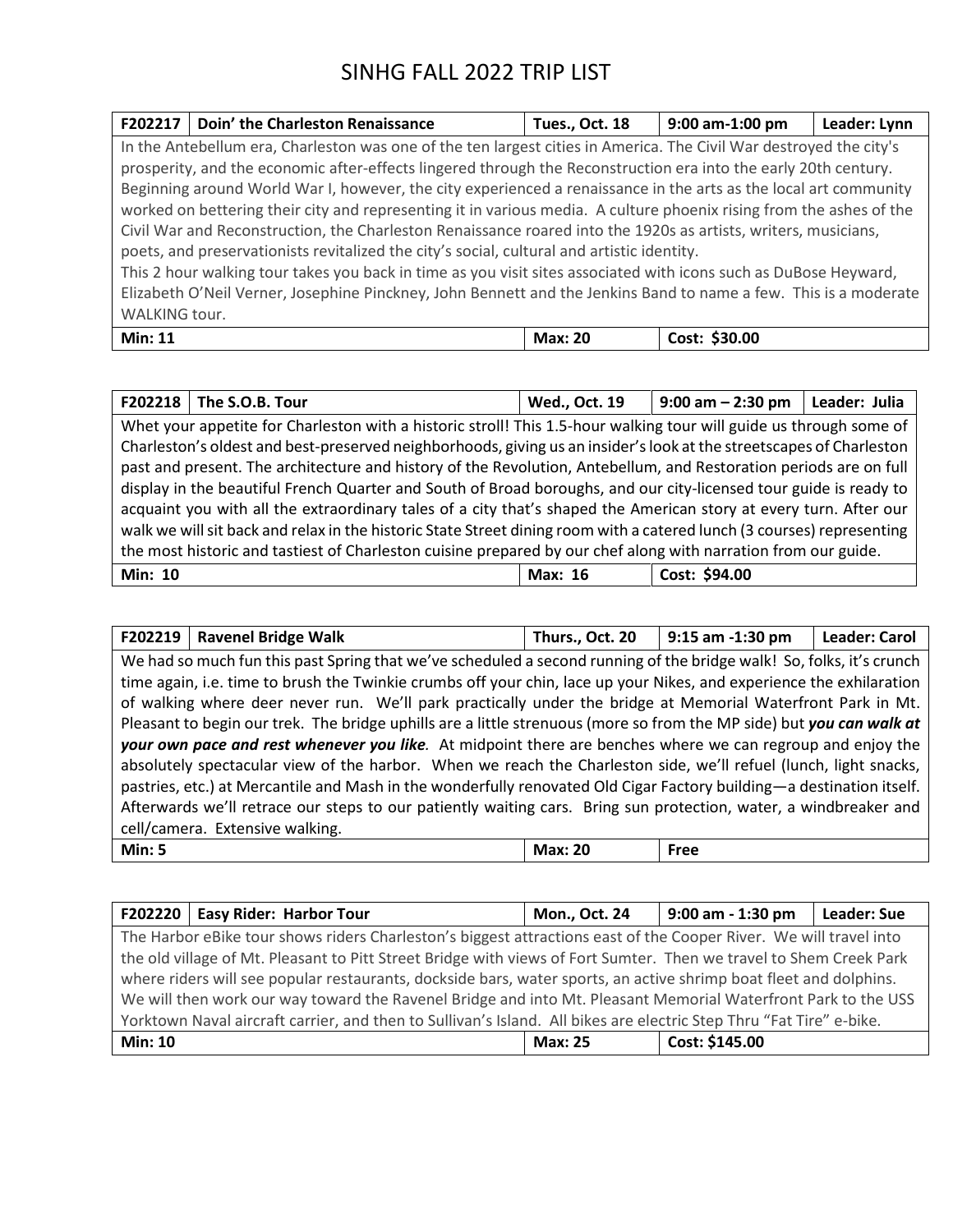| F202221                                                                                     | <b>Biking Kiawah's Three Towers</b>                                                                                 | Mon., Oct. 24     | $9:00$ am $-1:00$ pm | Leader:        |  |  |  |
|---------------------------------------------------------------------------------------------|---------------------------------------------------------------------------------------------------------------------|-------------------|----------------------|----------------|--|--|--|
|                                                                                             |                                                                                                                     | <b>Rain Date:</b> |                      | <b>Melodie</b> |  |  |  |
|                                                                                             |                                                                                                                     | Fri., Nov. 4      |                      | Pat            |  |  |  |
|                                                                                             | Do you enjoy a 25 mile bike ride on a flat, paved bike route? Do you enjoy observing nature? Join us Biking Kiawah. |                   |                      |                |  |  |  |
|                                                                                             | We will visit all three observation towers; Marsh View, Marsh Island Park, Blue Heron Pond. We will traverse a      |                   |                      |                |  |  |  |
|                                                                                             | combination of paved dedicated bike paths and low traffic roads, offering lovely Lowcountry scenery and wildlife    |                   |                      |                |  |  |  |
|                                                                                             | viewing. Optional side trip for lunch at Freshfields Village.                                                       |                   |                      |                |  |  |  |
|                                                                                             |                                                                                                                     |                   |                      |                |  |  |  |
| Participants must:                                                                          |                                                                                                                     |                   |                      |                |  |  |  |
|                                                                                             |                                                                                                                     |                   |                      |                |  |  |  |
| $\bullet$                                                                                   | Provide their own bikes and meet up at the Seabrook Island Lake House                                               |                   |                      |                |  |  |  |
| Wear a bicycle helmet - NO EXCEPTIONS!<br>$\bullet$                                         |                                                                                                                     |                   |                      |                |  |  |  |
| Bring water to drink<br>$\bullet$                                                           |                                                                                                                     |                   |                      |                |  |  |  |
| Be able to ride 25 miles on a flat terrain, maintain a speed of approx. 12 MPH<br>$\bullet$ |                                                                                                                     |                   |                      |                |  |  |  |
| Min: $6$                                                                                    |                                                                                                                     | <b>Max: 12</b>    | Free                 |                |  |  |  |

| F202222   Pirate Walking Tour                                                                                            | <b>Tues., Oct. 25</b> | 9:00 am-1:00 pm | Leader: Lynn |
|--------------------------------------------------------------------------------------------------------------------------|-----------------------|-----------------|--------------|
| We got so many great reviews from the Spring 2022 Trip, we are offering this one again. Charles Town became a            |                       |                 |              |
| busy seaport, prey to pirates looking for valuable cargo. This tour tells the story of the infamous Blackbeard's siege   |                       |                 |              |
| of the city in 1718; this exciting drama unfolds within the walls of the old city. Participants will view the Pink House |                       |                 |              |
| (circa 1688) - a tavern at the time of Blackbeard's visit, the tomb of Colonel William Rhett (famous pirate hunter),     |                       |                 |              |
| and hear of the trials, convictions, and numerous pirate hangings on scaffolds constructed outside the city wall. Free   |                       |                 |              |
| Admission to Powder Magazine. Our guide will be wearing vintage pirate attire and he may bring his parrot. This          |                       |                 |              |
| 2-hour moderate WALKING tour begins and ends at the Powder Magazine Museum. (79 Cumberland Street).                      |                       |                 |              |
|                                                                                                                          |                       |                 |              |

| <b>Min: 15</b> | <b>Max: 20</b> | Cost: \$40.00 |
|----------------|----------------|---------------|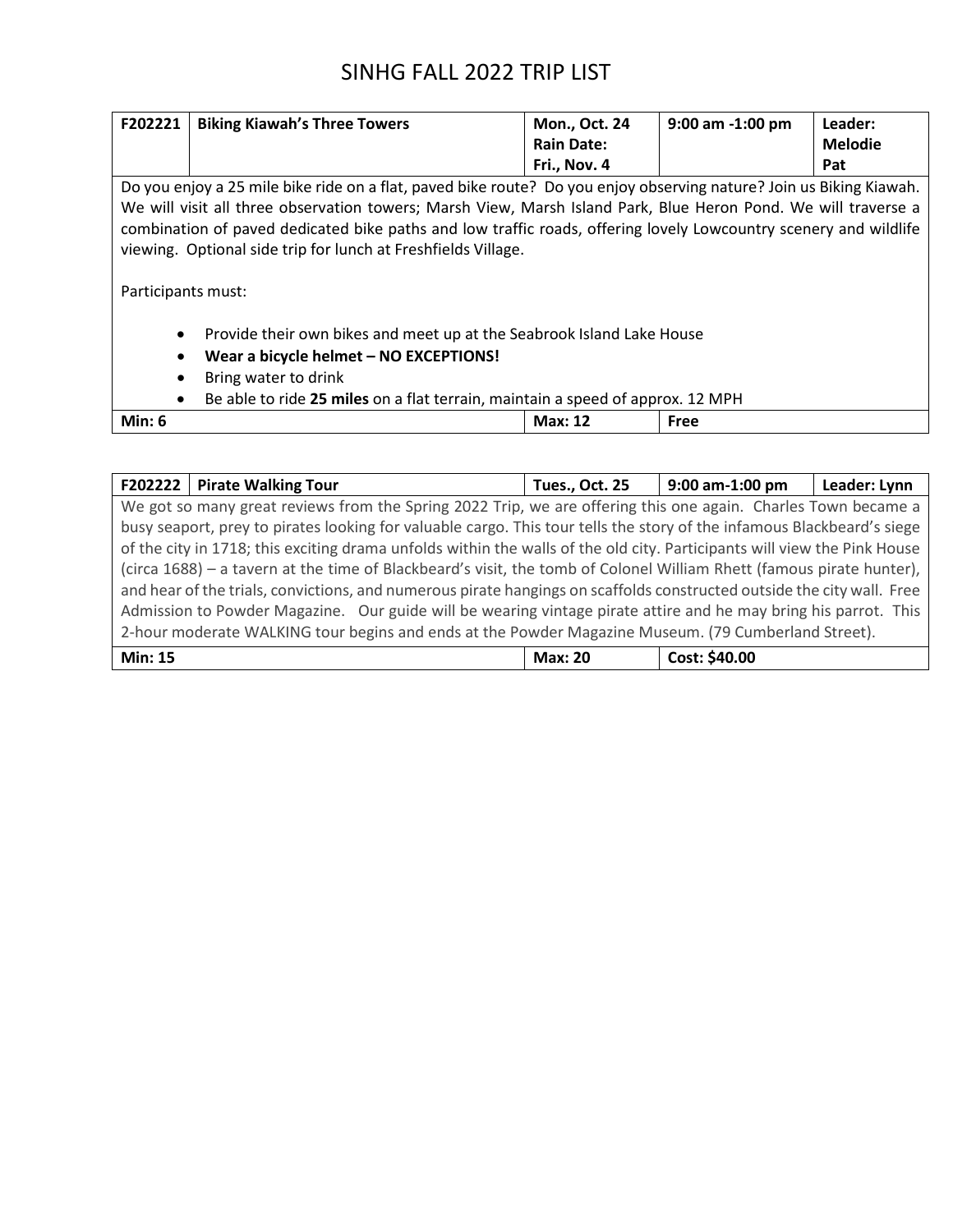|                                                                                                                     | F202223   Cooking w/Dani Manilla: SE Asian Favorites | <b>Tues., Oct. 25</b> | 5:00 pm - 9:00 pm | Leader: Jean |  |  |
|---------------------------------------------------------------------------------------------------------------------|------------------------------------------------------|-----------------------|-------------------|--------------|--|--|
| Our dinners with Chef Dani Manilla have been very popular and a great success! She has agreed to share her          |                                                      |                       |                   |              |  |  |
| culinary expertise with us again this fall. Dani has been involved in the culinary world for over 30 years. She has |                                                      |                       |                   |              |  |  |
| been a caterer, culinary instructor, and chef in California, the south of France, and Charleston. Bon Appétit has   |                                                      |                       |                   |              |  |  |
| featured her as a great chef and her recipes have been published in several cooking magazines. Dani moved to        |                                                      |                       |                   |              |  |  |
| Charleston from France in 2011 and currently divides her time between the two locations.                            |                                                      |                       |                   |              |  |  |

Join us for this cooking demonstration and tasting of South East Asia favorites at the home of Jean and John Conyers on Seabrook Island. We all love to dine in South East Asian restaurants. Now you can learn to recreate some of your favorites and learn the history of these healthy, fragrant, and colorful cuisines.

#### **Menu:**

Vietnamese Spring Rolls with Peanut Dipping Sauce: delicate rice paper rolls filled with shrimp, cilantro, mint and basil.

Thai Green Mango Salad: a refreshing salad of mango, carrots, lime, peanuts and toasted coconut.

Laotian Larb: minced chicken with lime, mint, and cilantro. This classic is delicious wrapped in lettuce leaves or served over jasmine rice.

Candied Ginger Cookies: a sweet touch with a dash of heat.

### **About the chef:**

*Dani Manilla* has been involved the culinary world for over 30 years. She has been a caterer, culinary instructor, and chef in California, the south of France, and Charleston. *Bon Appétit* has featured her as a great chef and her recipes have been published in several cooking magazines. Dani moved to Charleston from France in 2011 and currently divides her time between the two locations.

*Elevator available at home.*

|                                                                                                                    | F202224   Echaw Creek Kayak Trip                                                                                      | <b>Wed., Oct. 26</b> | $7:15$ am $-1:00$ pm | Leader: Jim |  |  |
|--------------------------------------------------------------------------------------------------------------------|-----------------------------------------------------------------------------------------------------------------------|----------------------|----------------------|-------------|--|--|
|                                                                                                                    | Echaw Creek is a blackwater tributary off the Santee River. This is a great example of mature oak-hickory forest and  |                      |                      |             |  |  |
|                                                                                                                    | cypress-gum swamp ecosystems with some of the oldest cypress trees in the SC lowcountry. This paddle displays         |                      |                      |             |  |  |
|                                                                                                                    | iconic "walking trees" that are always interesting to see. Common wildlife sightings are a variety of songbirds,      |                      |                      |             |  |  |
|                                                                                                                    | turkey, deer, otter, and the occasional bobcat. There is also evidence of the old rice culture that was once dominate |                      |                      |             |  |  |
| in the Lowcountry of South Carolina. We will paddle out to the mighty Santee River and peek at it before returning |                                                                                                                       |                      |                      |             |  |  |
| to Pitch Landing.                                                                                                  |                                                                                                                       |                      |                      |             |  |  |
| <b>Min: 12</b>                                                                                                     |                                                                                                                       | Max: 18              | Cost: \$56.00        |             |  |  |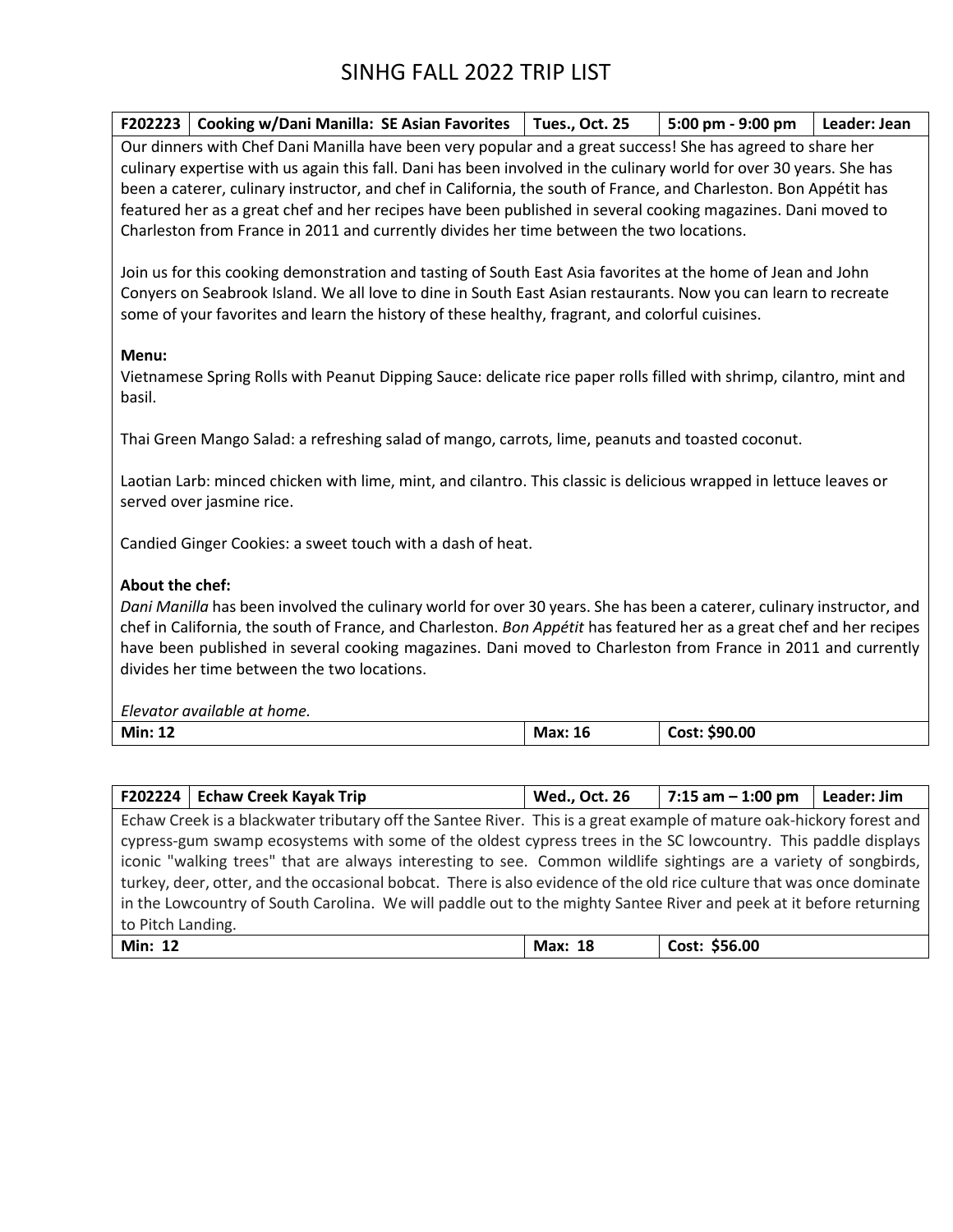| F202225                                                                                                            | <b>Upper King Culinary Tour Trip #1</b>                                                                               | Thurs., Oct. 27 | $2:00 - 6:30$ PM | Leader: Julia |  |
|--------------------------------------------------------------------------------------------------------------------|-----------------------------------------------------------------------------------------------------------------------|-----------------|------------------|---------------|--|
|                                                                                                                    | This culinary walking tour offers insight into Charleston's Upper King Street district and surrounding neighborhoods, |                 |                  |               |  |
|                                                                                                                    | showcasing four of Charleston's culinary innovators who exemplify cooking in the New South. We will meet at the       |                 |                  |               |  |
|                                                                                                                    | Charleston Visitor Center, the tour will feature four restaurants featured as trailblazers in Charleston's culinary   |                 |                  |               |  |
| scene, edgy and innovative, and the afternoon combines elements of a historical tour with a culinary adventure. A  |                                                                                                                       |                 |                  |               |  |
|                                                                                                                    | broad range of samples will provide insight into Lowcountry cuisine—enough food to make a meal for most! The          |                 |                  |               |  |
| price includes all food and non-alcoholic beverages tastings. This 2½-hour moderate walking tour will be on uneven |                                                                                                                       |                 |                  |               |  |
| sidewalks in historic Charleston.                                                                                  |                                                                                                                       |                 |                  |               |  |
| Min: 8                                                                                                             |                                                                                                                       | Max: 8          | Cost: \$94.00    |               |  |

| F202226 | <b>Well Behaved Women Seldom Make History</b>                                                                     | Tues Nov. 1 | $9:00$ am - 1:00 pm | Leader: Lynn |
|---------|-------------------------------------------------------------------------------------------------------------------|-------------|---------------------|--------------|
|         | A group of courageous, innovative women from Charleston would disrupt the status quo of their generations and in  |             |                     |              |
|         | doing so, their accomplishments would open opportunities for the women that followed, not only here in Charleston |             |                     |              |
|         | but across the United States.                                                                                     |             |                     |              |
|         |                                                                                                                   |             |                     |              |

Meet the ladies, hear their remarkable stories and see for yourself what transpires when you don't adhere to the norm. Including Ann Pamela Cunningham, Grimke Sisters, Susan Pringle Foster, Rebecca Motte, Anna Decosta Banks and more. This 2-hour moderate walking tour will take you through the streets of Charleston where this happened.

|  | <b>Min: 11</b> | <b>Max: 20</b> | \$30.00<br>Cost: |
|--|----------------|----------------|------------------|
|--|----------------|----------------|------------------|

|                                                                                                                   | F202227   In the Kitchen with Bob Waggoner                                                                          | Wed., Nov. 2   | $6:00$ pm $-11:00$ pm   Leader: Linda |  |  |
|-------------------------------------------------------------------------------------------------------------------|---------------------------------------------------------------------------------------------------------------------|----------------|---------------------------------------|--|--|
|                                                                                                                   | Join in on a delightful cooking class & seasonal tasting menu experience with 3 large courses and 4 different wines |                |                                       |  |  |
|                                                                                                                   | with famous chef, Bob Waggoner. Join chef Bob in his downtown Charleston showcase kitchen, where you                |                |                                       |  |  |
|                                                                                                                   | will cook and laugh alongside him to prepare and enjoy a seasonal tasting menu inspired by the many farmers,        |                |                                       |  |  |
| fisherman, and artisans of the lowcountry. Whatever your experience level, in these cooking classes chef Bob will |                                                                                                                     |                |                                       |  |  |
| teach you the tips and techniques to help you build your confidence in the kitchen. There will be no pressure, no |                                                                                                                     |                |                                       |  |  |
| recipes, or even dishes to wash at the end of the night! just a fun and truly unique dinner party experience with |                                                                                                                     |                |                                       |  |  |
| every detail carefully crafted by chef Bob himself.                                                               |                                                                                                                     |                |                                       |  |  |
| <b>Min: 18</b>                                                                                                    |                                                                                                                     | <b>Max: 18</b> | Cost: \$191.00                        |  |  |

| F202228 $\vert$ On the Board<br>Leader: Julia<br>  7:00 pm $-9:00$ pm<br>Thur., Nov. 3                                                                                                                                                                                                                                                         |  |  |  |  |  |  |
|------------------------------------------------------------------------------------------------------------------------------------------------------------------------------------------------------------------------------------------------------------------------------------------------------------------------------------------------|--|--|--|--|--|--|
| Do you find creating a charcuterie board challenging? Have you ever wondered how to make your charcuterie<br>board more appealing to your guests? Our class will be in the Eagles Nest at the Lakehouse. Each participant will<br>receive a slate board, instruction and food supplies. At the end of the class, you will have a fully stocked |  |  |  |  |  |  |
| charcuterie board to take home and enjoy. Bring your own beverage.                                                                                                                                                                                                                                                                             |  |  |  |  |  |  |
| Cost: \$58.00<br><b>Min: 10</b><br><b>Max: 20</b>                                                                                                                                                                                                                                                                                              |  |  |  |  |  |  |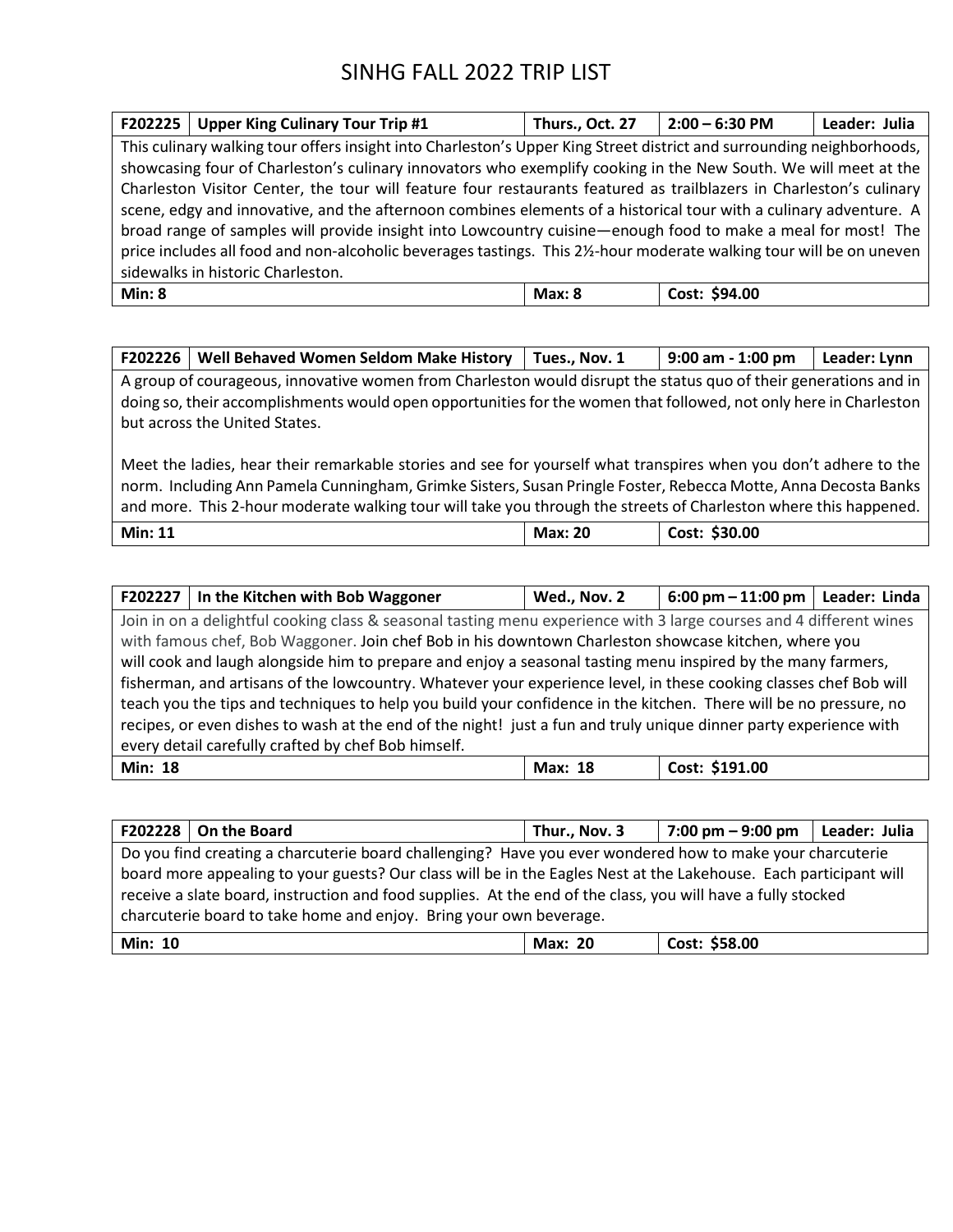| F202229                                                                                                            | 51 <sup>st</sup> Annual Charleston Scottish Games & |  |  |  |  | Sat., Nov. 5   | $8:00$ am $-6:00$ pm                                                                                                       | Leader: Linda |
|--------------------------------------------------------------------------------------------------------------------|-----------------------------------------------------|--|--|--|--|----------------|----------------------------------------------------------------------------------------------------------------------------|---------------|
|                                                                                                                    | <b>Highland Gathering</b>                           |  |  |  |  |                |                                                                                                                            |               |
|                                                                                                                    |                                                     |  |  |  |  |                | Visit Scotland for a day! Immerse yourself with the friendly Scots in their traditional clan kilts after the Parade of the |               |
|                                                                                                                    |                                                     |  |  |  |  |                | Tartans, visit with representatives from Scotland, enjoy the many traditional Scottish competitions: bagpipe teams,        |               |
| male Highland dancing, Scottish fiddling, and heavy athletic competitions (in kilts!) including Stone Put, Hammer  |                                                     |  |  |  |  |                |                                                                                                                            |               |
| Throw, Sheaf Toss, and Caber (massive tapered pole) Toss. Feast on Scottish haggis or scotch eggs to the sounds of |                                                     |  |  |  |  |                |                                                                                                                            |               |
| live Celtic music by Albannach. Purchase authentic Scottish wares. Test your taste buds at a Scotch whisky tasting |                                                     |  |  |  |  |                |                                                                                                                            |               |
| (ticket must be purchased separately).                                                                             |                                                     |  |  |  |  |                |                                                                                                                            |               |
| <b>Min: 10</b>                                                                                                     |                                                     |  |  |  |  | <b>Max: 30</b> | Cost: \$30.00                                                                                                              |               |

| F202230                                                                                                               | <b>Sweetgrass Basket Class</b>                                                                                     | Wed., Nov. 9   | 9:00 am - 1:00 pm | <b>Leader: Carol</b> |
|-----------------------------------------------------------------------------------------------------------------------|--------------------------------------------------------------------------------------------------------------------|----------------|-------------------|----------------------|
|                                                                                                                       | If you're thinking ahead, what better holiday gift—for a good friend, a loved one, or even yourself—than something |                |                   |                      |
|                                                                                                                       | that is 'quintessentially Charleston' of your own making? This is one of our most popular and fun classes and we   |                |                   |                      |
|                                                                                                                       | promise you'll be amazed and proud of the small basket you make and take home. Our wonderful, ever-patient         |                |                   |                      |
|                                                                                                                       | teacher is Sarah Edwards-Hammond, one of Charleston's finest sweetgrass artists and a 3rd generation basket-       |                |                   |                      |
| maker, having learned the craft from her mother and grandmother. She has taught basket-making in schools, clubs,      |                                                                                                                    |                |                   |                      |
| and museums all over the state and is proud to be an annual instructor for many years at the John C. Campbell Folk    |                                                                                                                    |                |                   |                      |
| School, located in Brasstown, NC. Our class will be held in the Eagles Nest Art Room at the Lake House. All materials |                                                                                                                    |                |                   |                      |
| are included in the price.                                                                                            |                                                                                                                    |                |                   |                      |
| Min: 8                                                                                                                |                                                                                                                    | <b>Max: 14</b> | Cost: \$69.00     |                      |

| F202231                                                                                                            | <b>Upper King Culinary Tour Trip #2</b>                                                                        | Thurs., Nov. 10 | $2:00 \text{ pm} - 6:30 \text{ PM}$ | Leader: Julia |
|--------------------------------------------------------------------------------------------------------------------|----------------------------------------------------------------------------------------------------------------|-----------------|-------------------------------------|---------------|
|                                                                                                                    | This culinary walking tour offers insight into Charleston's Upper King Street district and surrounding         |                 |                                     |               |
|                                                                                                                    | neighborhoods, showcasing four of Charleston's culinary innovators who exemplify cooking in the New South. We  |                 |                                     |               |
|                                                                                                                    | will meet at the Charleston Visitor Center, the tour will feature four restaurants featured as trailblazers in |                 |                                     |               |
| Charleston's culinary scene, edgy and innovative, and the afternoon combines elements of a historical tour with a  |                                                                                                                |                 |                                     |               |
| culinary adventure. A broad range of samples will provide insight into Lowcountry cuisine—enough food to make      |                                                                                                                |                 |                                     |               |
| a meal for most! The price includes all food and non-alcoholic beverages tastings. This 21/2-hour moderate walking |                                                                                                                |                 |                                     |               |
| tour will be on uneven sidewalks in historic Charleston.                                                           |                                                                                                                |                 |                                     |               |
| Min: 8                                                                                                             |                                                                                                                | Max: 8          | Cost: \$94.00                       |               |

| F202232                                                                                                             | <b>Hobcaw Barony</b>                                                                                           | Tues., Nov. 15 | 7:45 am-2:00 pm | Leader: Julia |
|---------------------------------------------------------------------------------------------------------------------|----------------------------------------------------------------------------------------------------------------|----------------|-----------------|---------------|
|                                                                                                                     |                                                                                                                |                |                 | Lynn M.       |
|                                                                                                                     | We'll carpool to Hobcaw (in Georgetown, SC), then embark on a 2-hour bus tour that includes highlights of      |                |                 |               |
|                                                                                                                     | Hobcaw's Barony's 16,000 acres of history and ecology. A privately owned research reserve, the property        |                |                 |               |
|                                                                                                                     | represents every environment and century in the lowcountry. Naval stores, indigo, and rice production ended by |                |                 |               |
|                                                                                                                     | 1905, when the land was purchased by Bernard Baruch, a native South Carolinian and Wall Street financier. He   |                |                 |               |
| and other millionaires hunted ducks, deer, and wild turkeys on this winter retreat. The bus stops for a tour inside |                                                                                                                |                |                 |               |
| his 1930 home which played host to politicians, generals, and newspapermen, as well as Winston Churchill and        |                                                                                                                |                |                 |               |
| President Franklin Roosevelt. In addition to Hobcaw House, the tour includes a drive by Bellefield plantation, the  |                                                                                                                |                |                 |               |
| home of Belle Baruch who owned the property by 1956, as well as a drive through Friendfield Village, the last 19th  |                                                                                                                |                |                 |               |
| century slave village on the Waccamaw Neck. If enough people sign-up we'll run two trips at the same time.          |                                                                                                                |                |                 |               |
| <b>Min: 14</b>                                                                                                      |                                                                                                                | <b>Max: 28</b> | Cost: \$34.00   |               |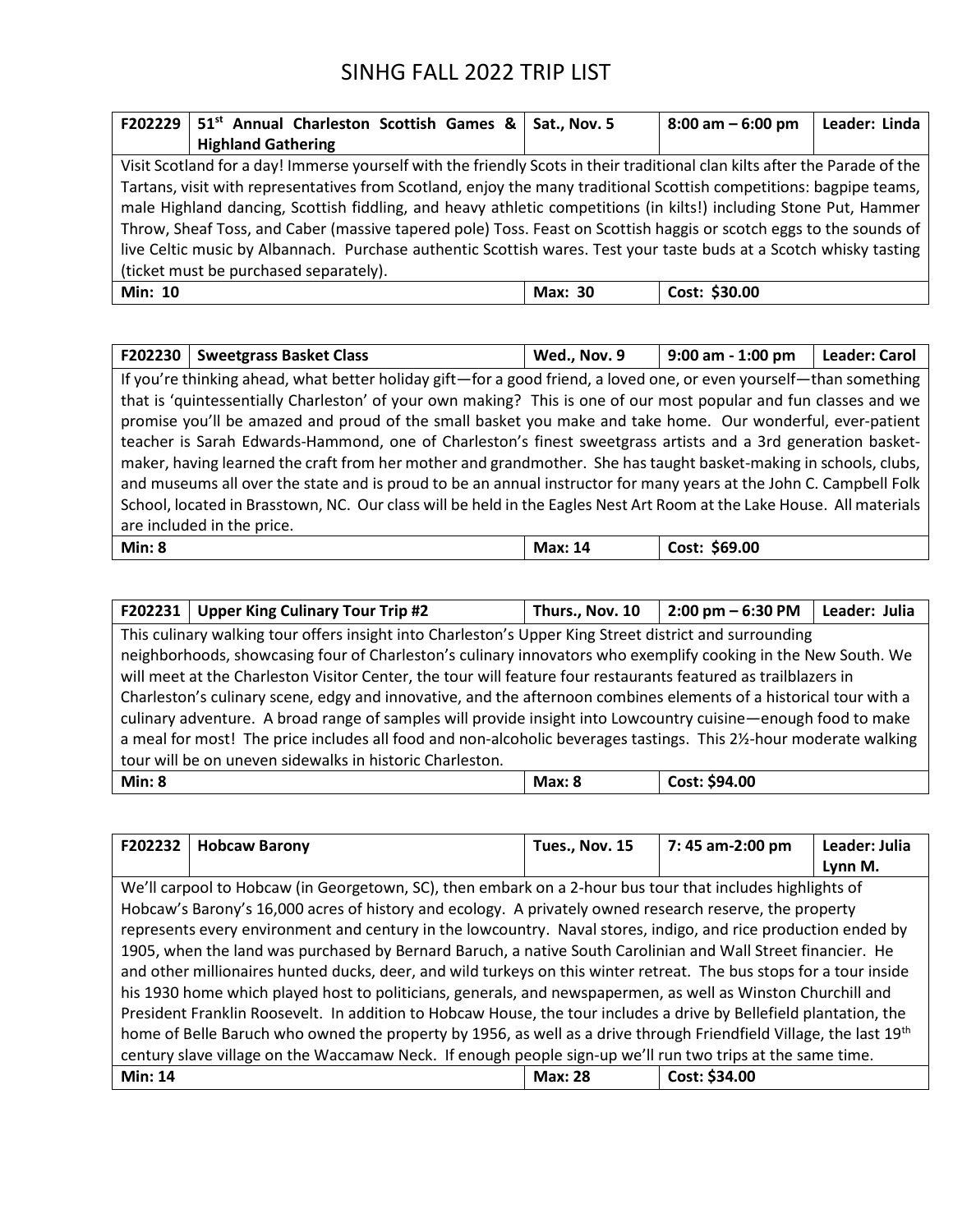| $F202233$ Paint and Wine                                                                                             |                                                                                                               | <b>Wed., Nov. 16</b> | 7:00 pm – 9:00 pm | Leader: Pat |
|----------------------------------------------------------------------------------------------------------------------|---------------------------------------------------------------------------------------------------------------|----------------------|-------------------|-------------|
| Craft & Canvas, Charleston's premier Paint & Sip business, will guide us through painting a festive picture this     |                                                                                                               |                      |                   |             |
|                                                                                                                      | evening. Members of Seabrook Natural History Group are invited to enjoy a relaxed environment as we listen to |                      |                   |             |
| music and paint a fun creative winter themed painting. With a brush in one hand and a drink in the other, all levels |                                                                                                               |                      |                   |             |
| of painters will enjoy themselves.                                                                                   |                                                                                                               |                      |                   |             |
| <b>Min: 15</b>                                                                                                       |                                                                                                               | Max: 15              | Cost: \$52.00     |             |

|                                                                                                                       | F202234   A Christmas Carol | Fri., Dec. 2   | 6:30 pm $-$ 11:30 pm   Leader: Jane |  |  |
|-----------------------------------------------------------------------------------------------------------------------|-----------------------------|----------------|-------------------------------------|--|--|
| "Bah humbug!!" A Christmas Carol is back at the Dock Street Theatre this December with a brand new production,        |                             |                |                                     |  |  |
| new costumes, new sets and some holiday music to set the mood. Your seats will be orchestra center. Filled with       |                             |                |                                     |  |  |
| the carols of the season and magical special effects, miserly Ebenezer Scrooge, despite himself, discovers once again |                             |                |                                     |  |  |
| the magic of Christmas.                                                                                               |                             |                |                                     |  |  |
| <b>Min: 15</b>                                                                                                        |                             | <b>Max: 20</b> | Cost: \$60.00                       |  |  |

| F202235                                                                                                            | <b>Beautiful Yawkey</b>                                                                                           | Wed., Dec. 7 | 9:00 am $-$ 4:00 pm | Leader: Julia |  |
|--------------------------------------------------------------------------------------------------------------------|-------------------------------------------------------------------------------------------------------------------|--------------|---------------------|---------------|--|
|                                                                                                                    | Tom Yawkey, long-time owner of the Boston Red Sox and avid conservationist, willed his munificent South Island    |              |                     |               |  |
|                                                                                                                    | Plantation to the SC Department of Natural Resources in what is considered one of the most outstanding gifts to   |              |                     |               |  |
|                                                                                                                    | conservation in North America. This property, located on three coastal islands at the mouth of Winyah Bay,        |              |                     |               |  |
|                                                                                                                    | consists of pristine marshes, wetlands, ocean beaches, long leaf pine and maritime forests. Over the years it has |              |                     |               |  |
|                                                                                                                    | become a refuge for wildlife preservation, providing research, education, field study, and protection for         |              |                     |               |  |
|                                                                                                                    | endangered species. Entrance to the refuge is difficult to come by and strictly limited to groups of 14. We'll    |              |                     |               |  |
|                                                                                                                    | carpool to the Georgetown area, board a pontoon boat for the 300' ride to the island, then tour by van, stopping  |              |                     |               |  |
|                                                                                                                    | once to see the Yawkeys' matching house trailers and retreat. We've run this trip again and again with good       |              |                     |               |  |
|                                                                                                                    | reason. Besides being a wonderfully informative tour, the shore and wetlands scenery is magnificent. Bird and     |              |                     |               |  |
|                                                                                                                    | waterfowl migration is at its peak during the winter months, which will make this trip particularly interesting.  |              |                     |               |  |
| Minimal walking; participants must be able to board the boat via a very short ramp and step up into the van. Bring |                                                                                                                   |              |                     |               |  |
| water and binoculars. Bugs should not be that much of a problem at this time of year but long sleeves, pants and   |                                                                                                                   |              |                     |               |  |
| repellent are recommended. Your fee is a donation to the Tom Yawkey Wildlife Center.                               |                                                                                                                   |              |                     |               |  |
| <b>Min: 14</b>                                                                                                     |                                                                                                                   | Max: 14      | Cost: \$12.00       |               |  |

| F202236                                                                                                             | Ann Caldwell's Magnolia Gospel Singers at                                                                            | <b>Sun., Dec. 11</b> | 2:30 pm - 6:30 pm | Leader: Carol |  |
|---------------------------------------------------------------------------------------------------------------------|----------------------------------------------------------------------------------------------------------------------|----------------------|-------------------|---------------|--|
|                                                                                                                     | <b>Drayton Hall</b>                                                                                                  |                      |                   |               |  |
|                                                                                                                     | We did this trip in 2019 and it was rollicking good fun. Ann Caldwell is simply a force of nature and her a cappella |                      |                   |               |  |
|                                                                                                                     | gospel group is beyond buoyant and boisterous. The concert is actually held in the basement of the Hall where        |                      |                   |               |  |
|                                                                                                                     | sound multiplies exponentially and the acoustics are splendid. Our afternoon begins with what they call 'light       |                      |                   |               |  |
| bites' and seasonal beverages. If the fare is like our previous experience, there should be plenty to eat. Over the |                                                                                                                      |                      |                   |               |  |
| years this concert has become a holiday staple at Drayton Hall and tickets are hard to come by. They're sold on a   |                                                                                                                      |                      |                   |               |  |
| first-come, first-serve basis and we'll do our best to accommodate you. Please note that Drayton Hall is not        |                                                                                                                      |                      |                   |               |  |
| handicap accessible and stairs can be hard to navigate.                                                             |                                                                                                                      |                      |                   |               |  |
| Min: 6                                                                                                              |                                                                                                                      | Max:10               | Cost: \$74.00     |               |  |